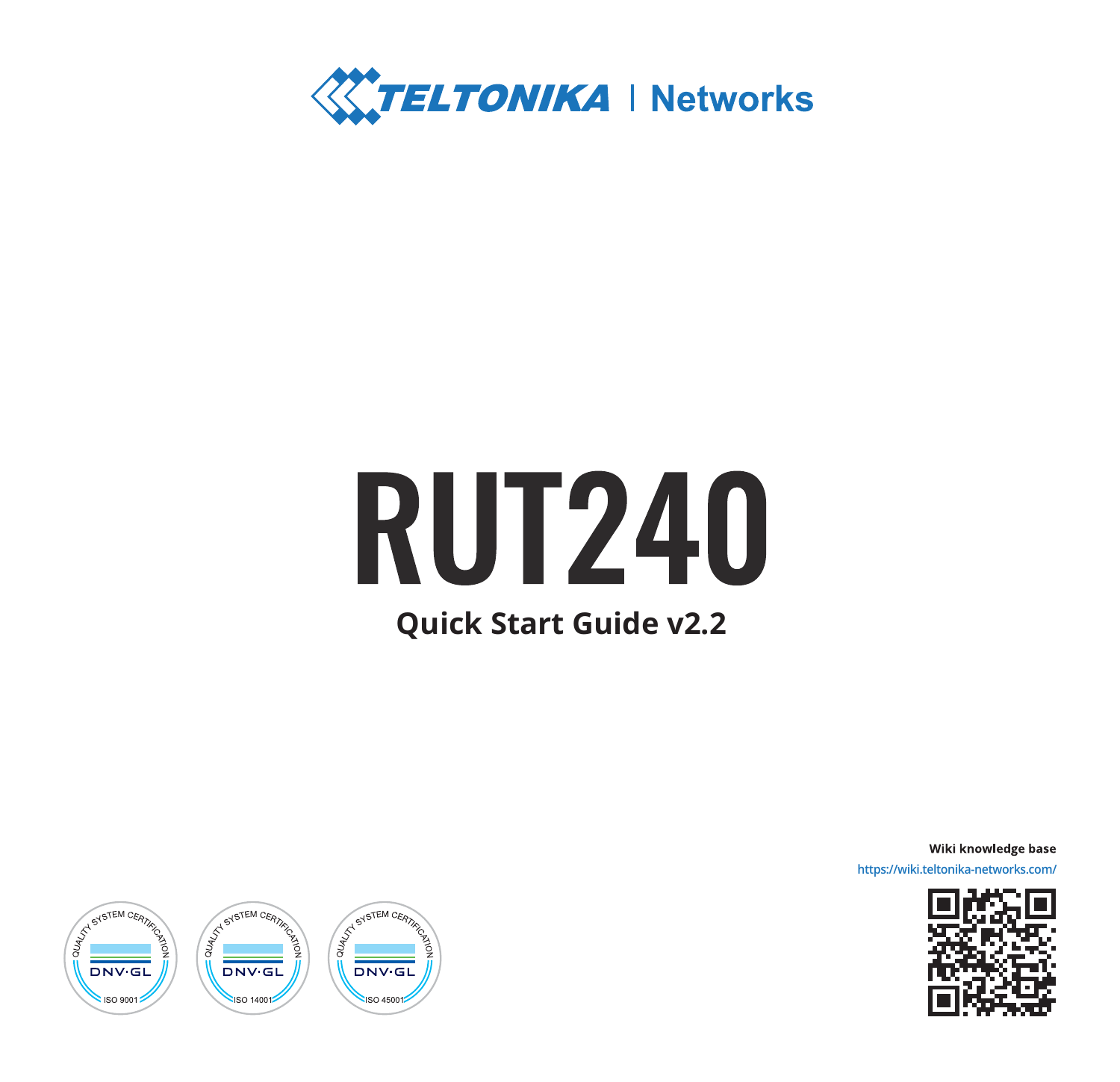## **FRONT VIEW**



## **BACK VIEW**



**TELTONIKA** | Networks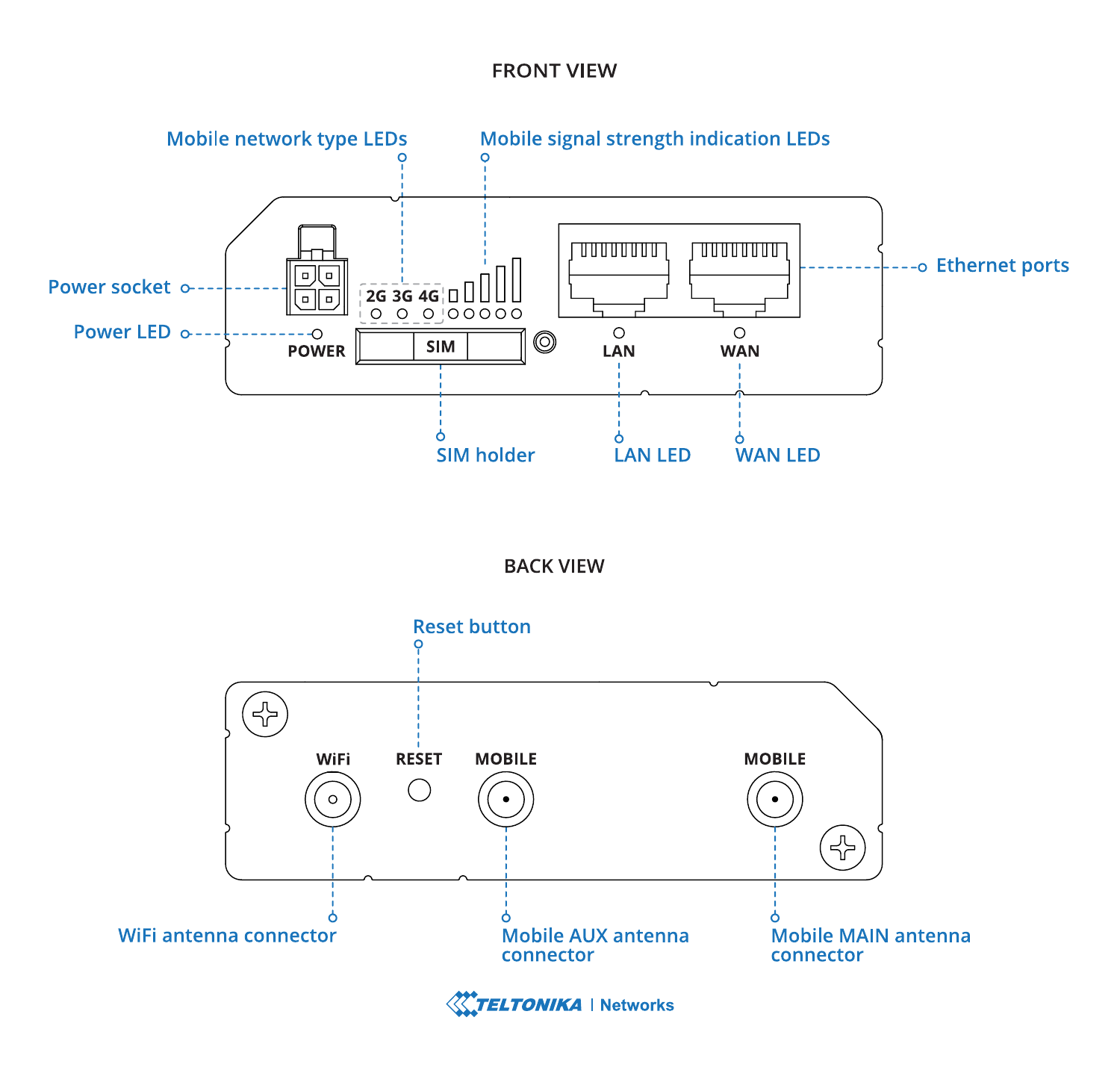#### POWER SOCKET PINOUT



#### **HARDWARE INSTALLATION**

- 1. Push the SIM holder button with the SIM needle.
- 2. Pull out the SIM holder.
- 3. Insert your SIM card into the SIM holder.
- 4 Slide the SIM holder hack into the router
- 5. Attach Mobile and WiFi antennas.

6. Connect the power adapter to the socket on the front of the device. Then plug the other end of the power adapter into a power outlet.

7. Connect to the device wirelessly using SSID and password provided on the device information label or use an Ethernet cable connected to LAN port.



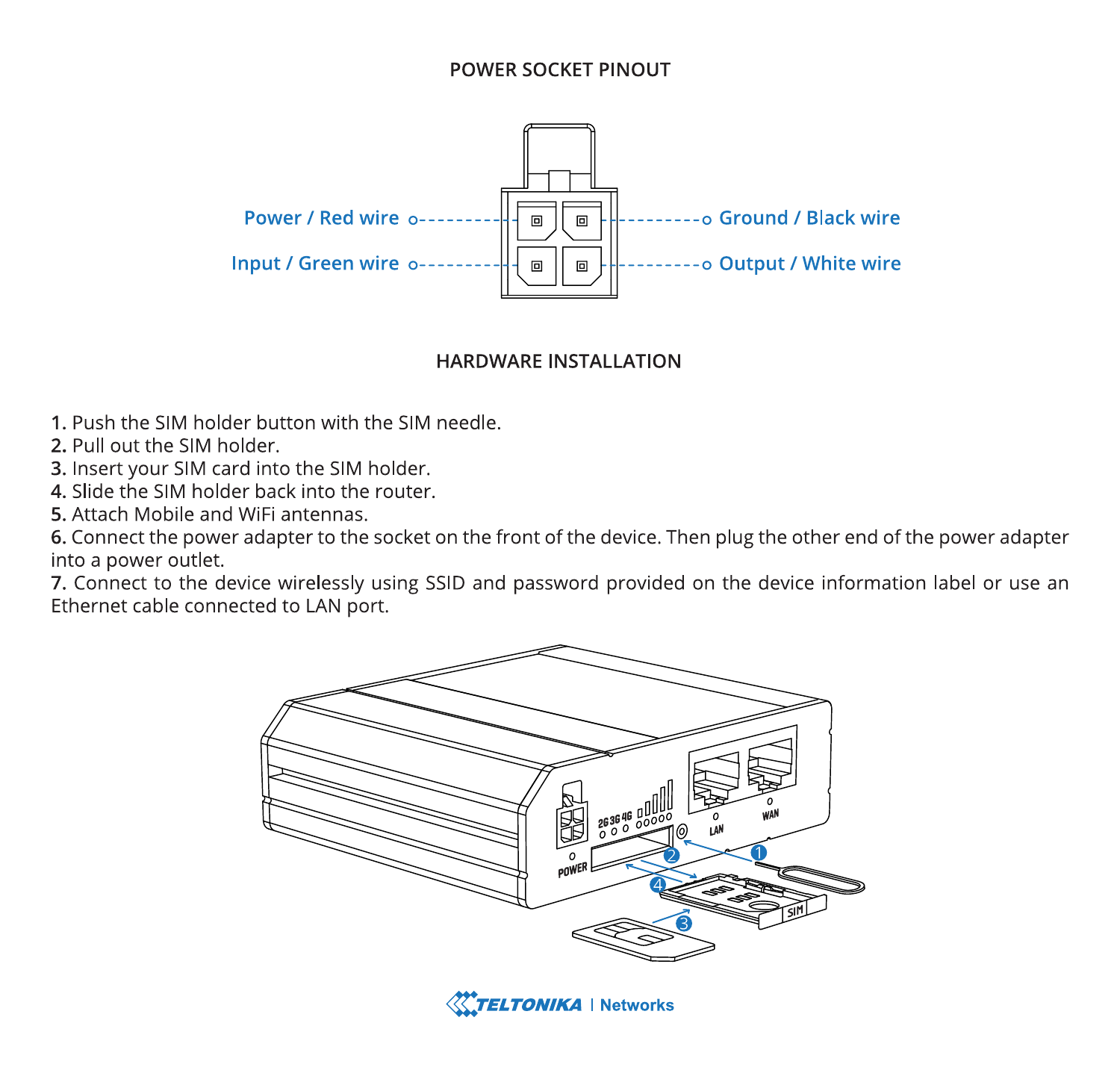# **LOGIN TO DEVICE**

**1.** To enter the router's Web interface (WebUI), type **http://192.168.1.1** into the URL field of your Internet browser. **2.** Use login information shown in image A when prompted for authentication.

**3.** After you login, you will be prompted to change your password for security reasons. The new password must contain at least 8 characters, including at least one uppercase letter, one lowercase letter and one digit. This step is mandatory and **you will not be able to interact with the router's WebUI before you change the password.**

**4.** When you change the router's password, the **Configuration Wizard** will start. The **Configuration Wizard** is a tool used to setup some of the router's main operating parameters.

**5.** Go to **Overview** page and pay attention to the **Signal Strength** indication (image B). To maximize the cellular performance try adjusting the antennas or changing the location of your device to achieve the best signal conditions.

| Please enter username and password<br>admin<br>Username<br>admin01<br>Password | <b>Authorization Required</b> |
|--------------------------------------------------------------------------------|-------------------------------|
|                                                                                |                               |
|                                                                                |                               |
|                                                                                |                               |

| в. | Mobile                | $-65$ dBm $\blacksquare$              |
|----|-----------------------|---------------------------------------|
|    |                       |                                       |
|    | Data connection state | Connected                             |
|    | State                 | Registered (home); OPERATOR: 4G (LTE) |
|    | SIM card slot in use  | Ready                                 |
|    | Bytes received/sent * | 348.7 KB / 223.5 KB                   |
|    |                       |                                       |

# **TECHNICAL INFORMATION**

| Radio specifications                |                                                                                        |  |  |
|-------------------------------------|----------------------------------------------------------------------------------------|--|--|
| RF technologies                     | 2G, 3G, 4G, WiFi                                                                       |  |  |
| Max RF power                        | 33 dBm@GSM, 24 dBm@WCDMA, 23 dBm@LTE, 20 dBm@ WiFi                                     |  |  |
| Bundled accessories specifications* |                                                                                        |  |  |
| Power adapter                       | Input: 0.4A@100-240VAC, Output: 9VDC, 1A, 4-pin plug                                   |  |  |
| Mobile antenna                      | 698~960/1710~2690 MHz, 50 Ω, VSWR<3, gain** 3 dBi, omnidirectional, SMA male connector |  |  |
| WiFi antenna                        | 2400~2483.5 MHz, 50 Ω, VSWR<2, gain** 5 dBi, omnidirectional, RP-SMA male connector    |  |  |

\*Order code dependent.

\*\*Higher gain antenna can be connected to compensate for cable attenuation when a cable is used. The user is responsible for the compliance with the legal regulations.

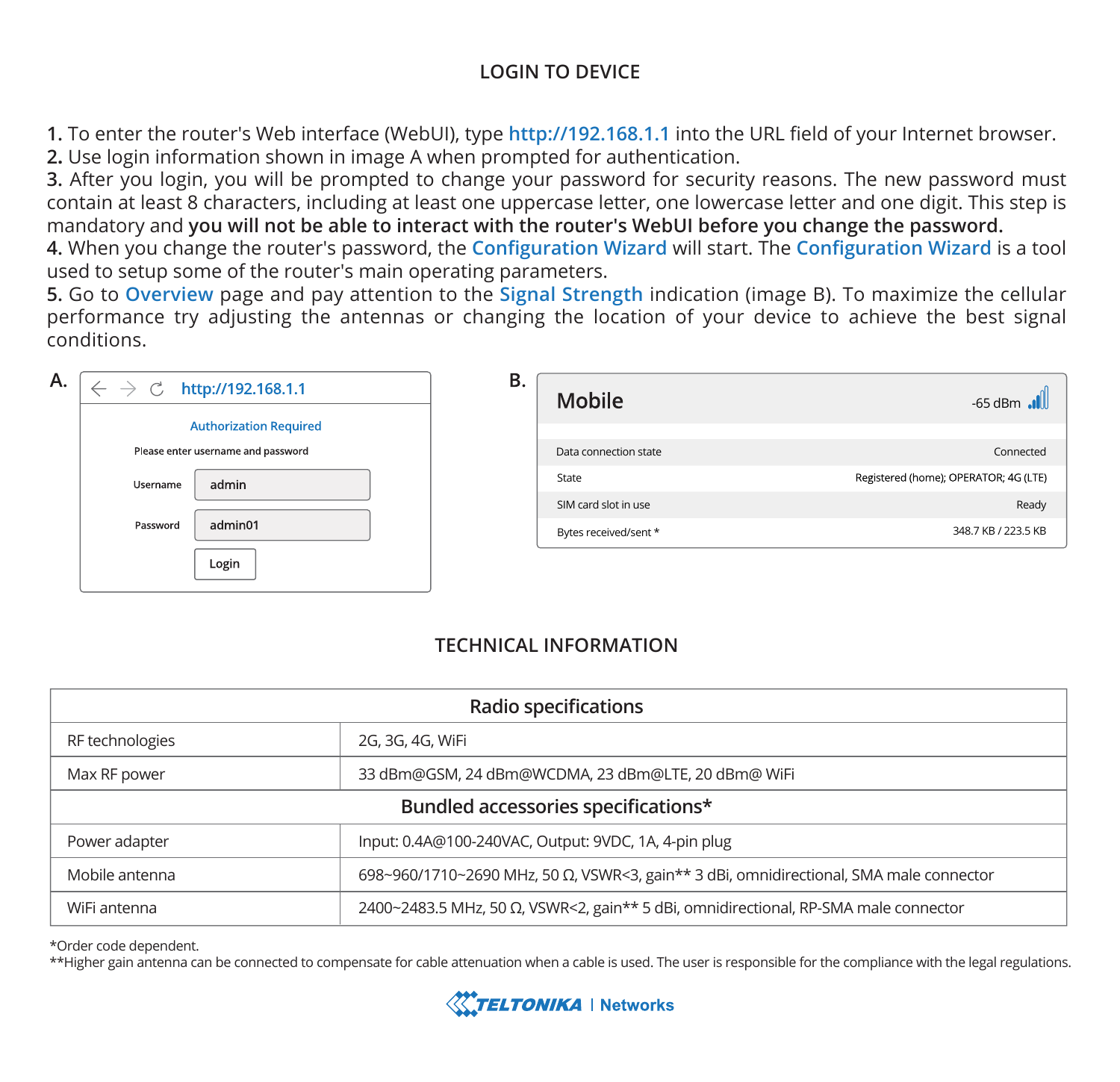# **SAFETY INFORMATION**

RUT240 router must be used in compliance with any and all applicable national and international laws and with any special restrictions regulating the utilization of the<br>communication module in prescribed applications and e

| [EN] English    | Hereby, TELTONIKA declares that this RUT240 is in compliance with the essential requirements and other relevant provisions of<br>Directive CE/RED.                                        |
|-----------------|-------------------------------------------------------------------------------------------------------------------------------------------------------------------------------------------|
| [BG] Bulgarian  | С настоящето, TELTONIKA декларира, че RUT240 е в съответствие със съществените изисквания и другитеприложими разпоредби на<br>Директива CE/RED.                                           |
| [CZ] Czech      | TELTONIKA tímto prohlašuje, že RUT240 splňuje základní požadavky a všechna příslušná ustanoveni Směrnice CE/RED.                                                                          |
| [DE] German     | Hiermit erklärt TELTONIKA dass sich das Gerät RUT240 in Übereinstimmung mit den grundlegenden Anforderungen und den übrigen<br>einschlägigen Bestimmungen der Richtlinie CE/RED befindet. |
| [DK] Danish     | Undertegnede TELTONIKA erklærer herved, at følgende udstyr RUT240 overholder de væsentlige krav og øvrige relevante krav i direktiv CE/RED.                                               |
| [EE] Estonian   | Käesolevaga kinnitab TELTONIKA seadme RUT240 vastavust direktiivi CE/RED põhinõuetele ja nimetatud direktiivist tulenevatele teistele<br>asiakohastele sätetele.                          |
| [ES] Spanish    | Por la presente, TELTONIKA declara que este RUT240 cumple con los requisitos esenciales y otras exigencias relevantes de la Directiva CE/RED.                                             |
| [FI] Finish     | TELTONIKA vakuuttaa täten että RUT240 tyyppinen laite on direktiivin CE/RED oleellisten vaatimusten ja sitä koskevien direktiivin muiden<br>ehtojen mukainen.                             |
| [FR] French     | TELTONIKA déclare que cette RUT240 est conforme aux exigences essentielles et aux autres dispositions pertinentes de la directive CE /RED.                                                |
| [GR] Greek      | ΜΕ ΤΗΝ ΠΑΡΟΥΣΑ Ο ΚΑΤΑΣΚΕΥΑΣΤΗΣ ΤΕLΤΟΝΙΚΑ ΔΗΛΩΝΕΙ ΟΤΙ RUT240 ΣΥΜΜΟΡΦΩΝΕΤΑΙ ΠΡΟΣ ΤΙΣ ΟΥΣΙΩΔΕΙΣ ΑΠΑΙΤΗΣΕΙΣ ΚΑΙ ΤΙΣ ΛΟΙΠΕΣ<br>ΣΧΕΤΙΚΕΣ ΔΙΑΤΑΞΕΙΣ ΤΗΣ ΟΔΗΓΙΑΣ CE/RED.                          |
| [HU] Hungarian  | A TELTONIKA ezzennel kijelenti, hogy a RUT240 típusú berendezés teljesíti az alapvető követelményeket és más CE/RED irányelvben<br>meghatározott vonatkozó rendelkezéseket.               |
| [IT] Italian    | Con la presente TELTONIKA dichiara che questo RUT240 è conforme ai requisiti essenziali ed alle altre disposizioni pertinenti stabilite dalla<br>direttiva CE/RED.                        |
| [LT] Lithuanian | Šiuo dokumentu UAB TELTONIKA deklaruoja, kad šis RUT240 atitinka esminius reikalavimus ir kitas CE/RED Direktyvos nuostatas.                                                              |
| [LV] Latvian    | Ar šo TELTONIKA deklarē, ka RUT240 atbilst Direktīvas CE/RED būtiskajām prasībām un citiem ar to saistītajiem noteikumiem.                                                                |
| [NL] Dutch      | Hierbij verklaart TELTONIKA dat het toestel I RUT240 in overeenstemming is met de essentiële eisen en de andere relevante bepalingen van<br>richtlijn CE/RED.                             |
| [NO] Norwegian  | TELTONIKA Erklærer herved at RUT240 er i samsvar med de grunnleggende krav og øvrige relevante krav i direktiv CE/RED.                                                                    |
| [PL] Polish     | Niniejszym TELTONIKA deklaruje że RUT240 jest zgodny z zasadniczymi wymaganiami i innymi właściwymi postanowieniami Dyrektywy CE/RED.                                                     |
| [PT] Portuguese | Eu, TELTONIKA declaro que o RUT240 cumpre os requisitos essenciais e outras provisões relevantes da Directiva CE/RED.                                                                     |
| [RO] Romanian   | Prin prezenta, TELTONIKA declară că aparatul RUT240 este în conformitate cu cerințele esențiale și cu alte prevederi pertinente ale Directivei<br>CE/RED.                                 |
| [SE] Swedish    | Härmed intygar TELTONIKA att denna RUT240 är i överensstämmelse med de väsentliga egenskapskrav och övriga relevanta bestämmelser<br>som framgår av direktiv CE/RED.                      |
| [SI] Slovenian  | TELTONIKA izjavlja, da je ta RUT240 v skladu z bistvenimi zahtevami in drugimi relevantnimi določili direktive CE/RED.                                                                    |

**The full text of the EU declaration of conformity is available at the following Internet address: https://wiki.teltonika-networks.com/view/RUT240\_CE/RED**